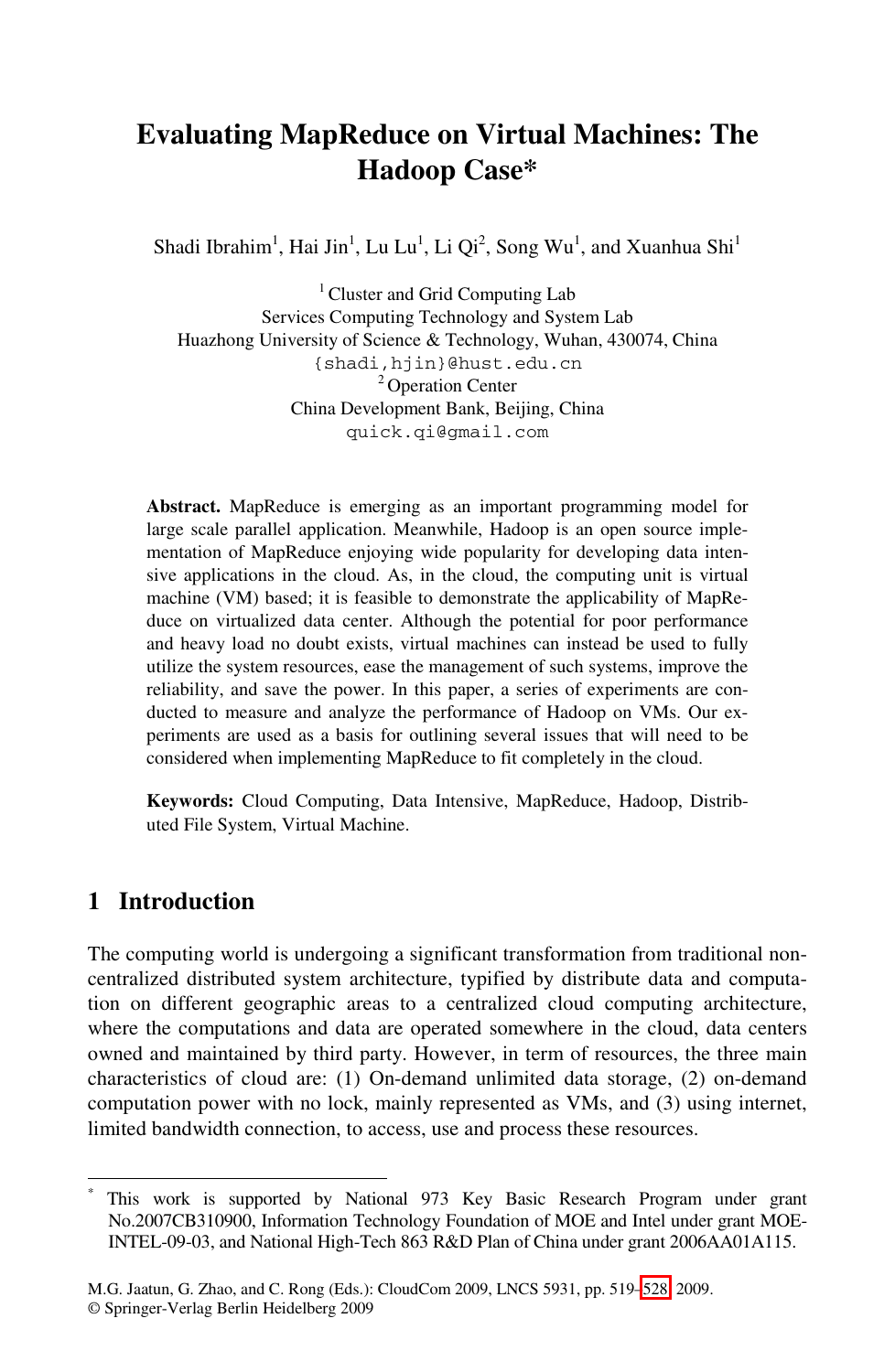The new surge and interest of cloud computing in accompanied with exponentially growing of data size generated from digital media (images/audio/video), web authoring, scientific instruments, and physical simulations. Thus, how to effectively process these immense data sets is becoming a challenging issue in the cloud. While, the traditional data intensive system, typified by moving data to computing, design and programming models are, due to the bottleneck of the internet when transferring large amount of data to the computing nodes, to be not efficient for cloud [1]. Data-aware approach is proven to be efficient and robust, where data and computation are collocated. This approach has been widely used and studied, especially after the great success of Google version, namely Google File System (GFS) [2] and MapReduce [3] (e.g. Google uses its MapReduec framework to process 20 petabytes of data per day [3]). Recently, many projects are exploring ways to support MapReduce on various types of distributed architecture (e.g. Hadoop [4] for data intensive applications, Phoenix [5] for multi-core programming), and for wider applications [6, 7].

Hadoop [4] is an open source implementation of MapReduce sponsored by Yahoo. It has been widely used and experienced for large scale data applications in the clouds [6, 7]. Furthermore, Hadoop is advocated by industry's premier web players - Google, Yahoo, Microsoft, and Facebook - as the engine to power the cloud [8]. As in the cloud, the computing unit is mostly VM-based (Amazon Elastic Cloud Computing [9] and GoGrid [10] are providing VM-based computing infrastructure as a service), it is feasible to demonstrate the applicability of MapReduce in virtualized data center. Although the potential for poor performance and heavy load undoubtedly exists, virtual machine can instead be used to help to fully utilize the system resources, ease the management of such systems as well as improve the reliability, and power saving (i.e. virtual machines have been a promising approach for various distributed systems [11- 14]). More recently, Amazon added a new service, called Amazon Elastic MapReduce [15], enables customers easily and cost-effectively process vast amounts of data. It utilizes a hosted Hadoop framework running on the web-scale infrastructure of Amazon Elastic Compute Cloud (EC2) and Simple Storage Service (S3) [16].

To practically introduce the challenges and the opportunities of combining MapReduce and VM technologies, in this paper, a series of experiments are conducted to measure the performance of Hadoop on VMs in different scenarios. First, we comparatively evaluate the performance of Hadoop Distributed File System (HDFS) on both physical and virtual cluster. Then we analyze the performance of the Hadoop MapReduce framework in virtualized cluster. In summary, the main contributions of our work are:

- We are first in the cloud community to carry out detail performance evaluations when deploying Hadoop on virtualized cluster.
- We elaborate several issues that can be used for better fit of MapReduce in the cloud.

The rest of this paper is organized as follows. Section 2 provides the background knowledge related to this work including an overview of the MapReduce programming model and why deploying MapReduce on virtual machines. In section 3, we take an overview on our experimental methodology, platform and benchmarks. We then present our results in section 4. While section 5 discusses some open issues and the lessons learned from our experiments. Finally, we conclude the paper and propose our future work in section 6.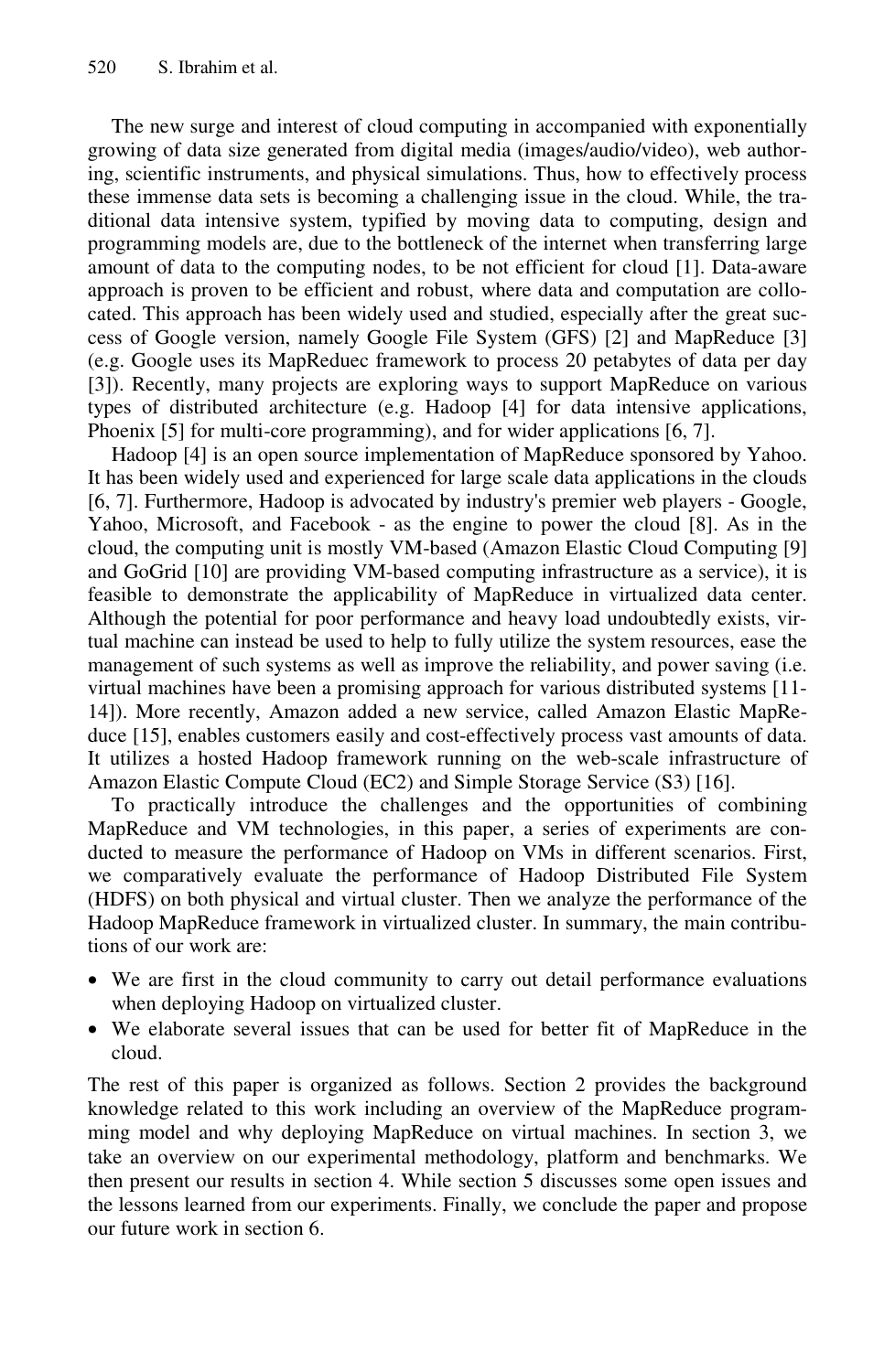### **2 Background and Motivations**

In this section, we briefly introduce MapReduce model and its widely used implementation, Hadoop. Then we propose some aspects when using VMs with MapReduce.

#### **2.1 MapReduce**

MapReduce [3] is a programming model for data intensive computing inspired by the functional programming. It is simply represented in two functions:

• The map function, written by the user, processes a key/value pair to generate a set of intermediate key/value pairs.

 $map (key<sub>1</sub>, value<sub>1</sub>) \rightarrow list (key<sub>2</sub>, value<sub>2</sub>)$ 

• The reduce function, also written by the user, merges all intermediate values associated with the same intermediate key.

```
reduce (key2, list (value2)) \rightarrow list (value2)
```
The MapReduce model allows programmers to easily design parallel and distributed applications, simply by writing Map/Reduce components, while the MapReduce runtime is responsible for parallelization, concurrency control and fault tolerance.

#### **2.2 Hadoop**

Hadoop [4] is java open source implementation of MapReduce sponsored by Yahoo. The Hadoop project is a collection of various subprojects for reliable, scalable distributed computing [4]. The two fundamental subprojects are the Hadoop MapReduce framework and the HDFS.

HDFS is a distributed file system that provides high throughput access to application data [4]. It is inspired by the GFS. HDFS has master/slave architecture. The master server, called NameNode, splits files into blocks and distributes them across the cluster with replication for fault tolerance. It holds all metadata information about stored files. The HDFS slaves, the actual store of the data blocks called DataNodes, serve read/write requests from clients and propagate replication tasks as directed by the NameNode.

The Hadoop MapReduce is a software framework for distributed processing of large data sets on compute clusters [4]. It runs on top of HDFS. Thus data processing is collocated with data storage. It also has master/slave architecture. The master, called *Job Tracker* (JT), is responsible for : (a) querying the NameNode for the block locations, (b) considering the information retrieved by the NameNode, JT schedules the tasks on the slaves, called *Task Trackers* (TT), and (c) monitoring the success and failures of the tasks.

#### **2.3 Why MapReduce on VMs**

Currently, driven by the increasing maturity of virtualization technology in general, virtual machine in particular, VMs have been experienced in various distributed systems such as grid [11], HPC application [12-14]. To this end, in this section we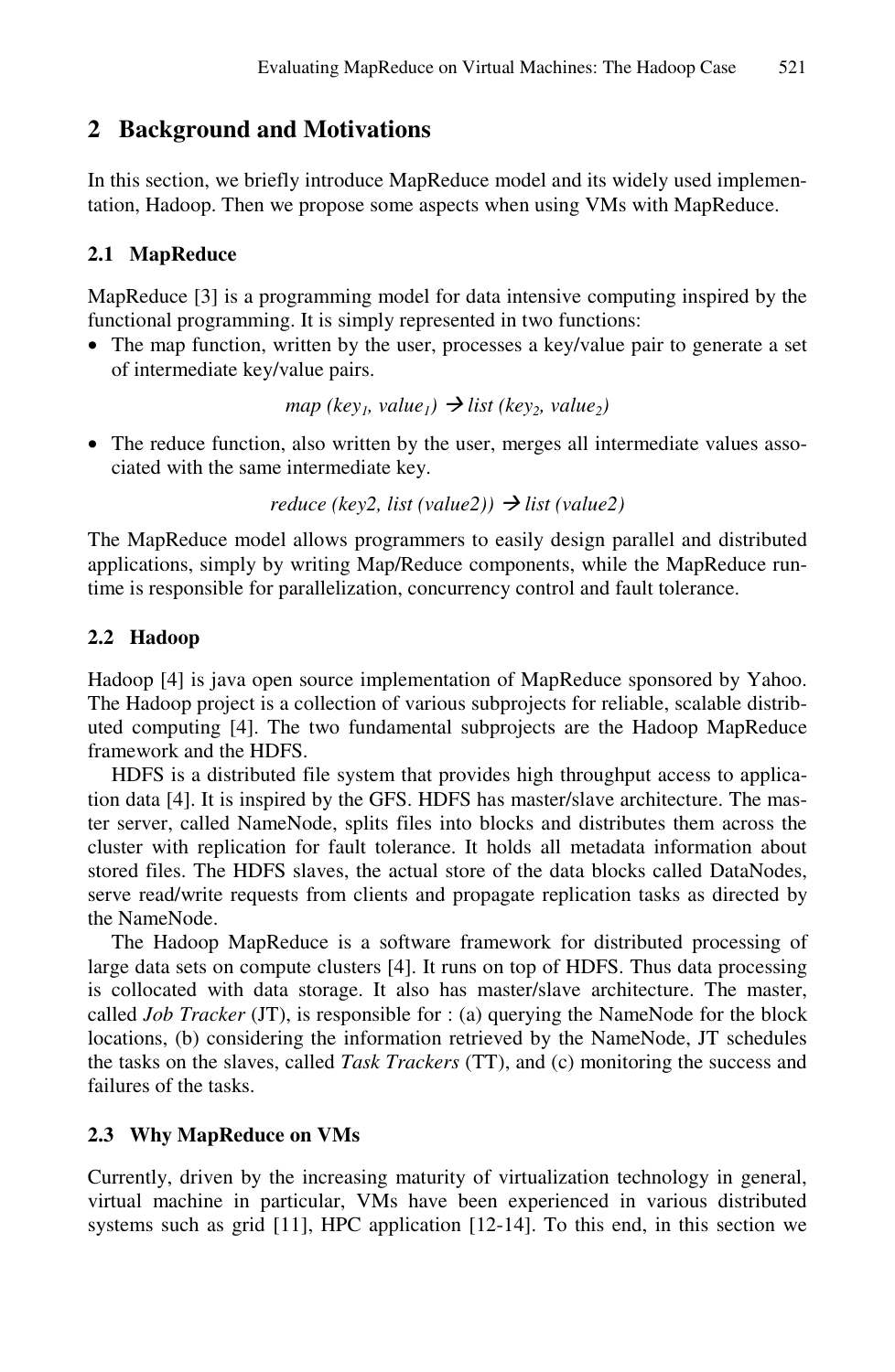discuss the main factors contributing to the interests of MapReduce on virtual machines:

- 1. Driven by the increasing popularity of cloud computing in which VMs are the main computation units, and the widely adoption of MapReduce, due to its magnificent features, as the programming model for data intensive applications. Consequently, combining theses two technologies is promising approach for large scale data cloud computing. Moreover, VMs can be effectively used to utilize the cluster resources; especially those equipped with multi-core processors and can greatly benefit cluster computing from aspects of ease of management, customized OS and security [11].
- 2. Recently, MapReduce is using speculative tasks approach to provide reliable performance. Speculative tasks are normally performed by re-execute the task on different DataNodes. Executing two copies of the same tasks can cause waste of the cluster resources. Thus, benefiting of the recent advances of VM checkpointing and live migration [17, 18], it is feasible to use these techniques to improve the reliability of MapReduce performance. Moreover, VM checkpointing and migration can be used to improve the reliability of the MapReduce master node as it is single point of failure.

## **3 Methodology and Hardware Platform**

Our experimental hardware consists of seven nodes cluster. Each node in the cluster is equipped with two quad-core 2.33GHz Xeon processors, 8GB of memory and 1TB of disk, runs RHEL5 with kernel 2.6.22, and is connected with 1 Gigabit Ethernet. In VM-based environments, we use Xen 3.2 [19]. The VMs are running with RHEL5 with kernel 2.6.22. VM is configured with 1 VCPU and 1GB memory. The same cluster is used to obtain performance results for both the VM-based environment and the native, non-virtualized environment. All results described in this paper are obtained using Hadoop version 0.18.0, while the data is stored with 2 replicas per block in HDFS. We perform five jobs per experiment and compute the average across jobs.

#### **3.1 Experiments Design and Motivations**

This section reports on several experiments designed to evaluate the MapReduce performance on virtual machines. First, as the HDFS playing a big role during the MapReduce process, we comparatively evaluate the performance of the HDFS when writing/reading data in both physical and virtual cluster. Second, we report on the feasibility of using VM to enhance the performance of MapReduce by increasing the resource utilization as CPU cycles. Third, we conduct the experiments to evaluate the execution time and the number of the lunched speculative tasks with different VMs load per physical machine.

#### **3.2 Benchmarks**

In all our experiments, we use two different and widely used benchmarks, sort and wordcount benchmarks, which are sample programs in the Hadoop distribution.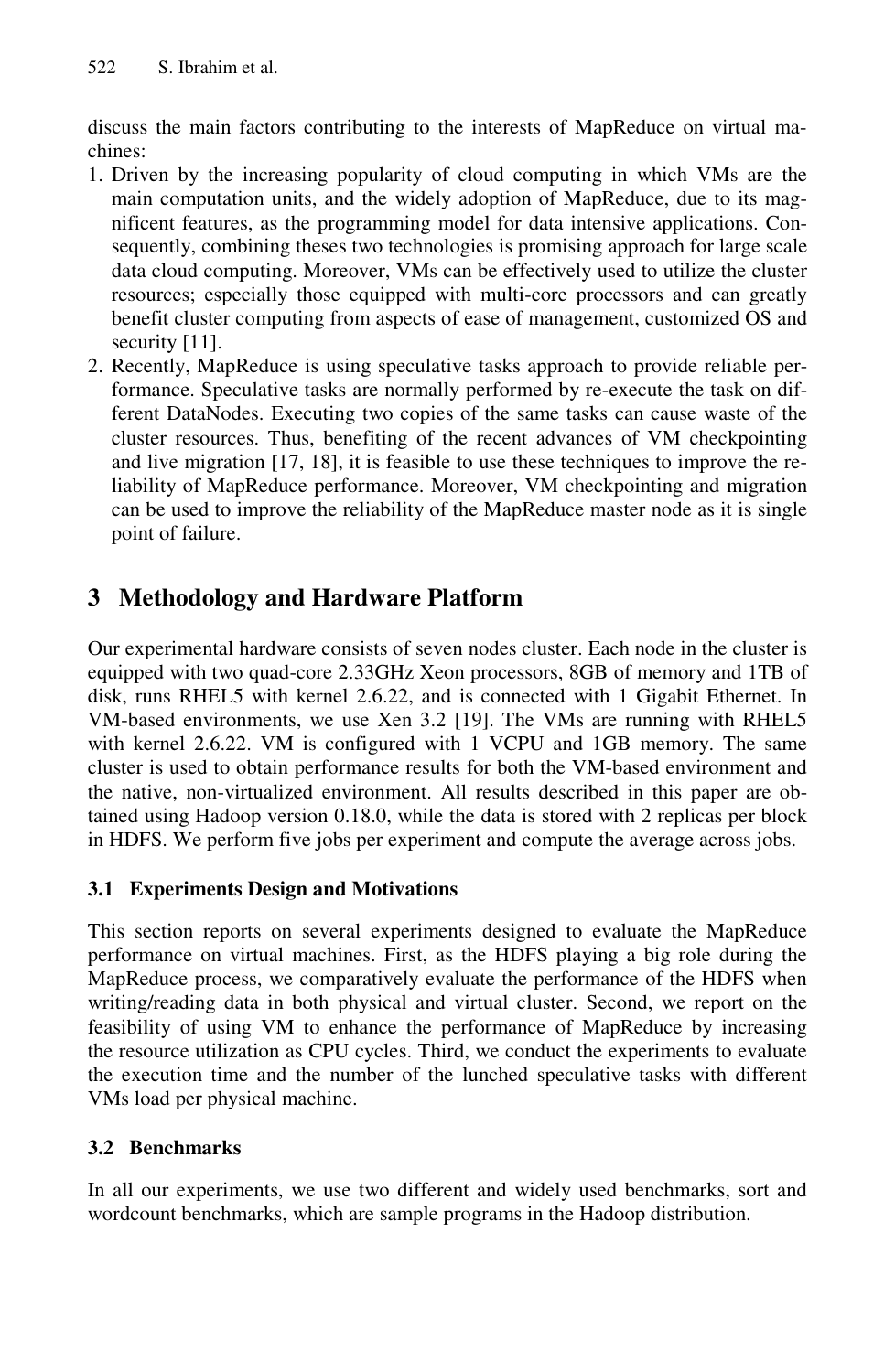- Sort Benchmark. The sort benchmark [20] simply uses the map/reduce framework to sort the input directory into output directory (two replica by default), both the input and output must be sequence files. The map function extracts the key from each record and emits a <key, record> pair, the reduce function emits all pairs unchanged. All the input data are generated using the Random Writer sample application in the Hadoop distribution.
- WordCount Benchmark. The wordcount [20] counts the number of occurrences of each word in a file and writes the output to local disk. The map function emits each word plus an associated count of occurrences. The reduce function sums together all counts emitted for a particular word. In addition, a combiner function is used to fold redundant <word,  $\ge$  pairs into a single one, which magnificently reduces the network I/O. All the input data are generated by duplicating the text file used by Phoenix [5].

#### **4 Experiment Results**

In this section, we evaluate the performance impact of using virtualization for the two specific benchmarks on our cluster system.

#### **4.1 Hadoop Distributed File System**

MapReduce programming model strongly depends on the underlying storage system, namely GFS for Google MapReduce and HDFS in Hadoop. We evaluate the HDFS performance in both physical cluster (PH-HDFS for short) and virtual cluster (VM-HDFS for short) when transferring data to and from the DFS, using the *put* and *get* command respectively. In particular, we conduct our experiments using three different scenarios (different data size, different cluster size, and different throughput when multi requests). In all our experiments one VM has been uniquely deployed on each physical node.

First, we evaluate the performance when transferring different data size (1.5GB, 3GB, 6GB, and 12 GB). As shown in Fig. 1, the PH-HDFS performs better than VM-HDFS in terms of reading and writing capacities. Moreover, the performance gap is markedly increases as the data size is increasing in both cases writing data to or reading data from the DFS.



**Fig. 1.** PH-HDFS *vs* VM-HDFS with different data scale and 7 nodes cluster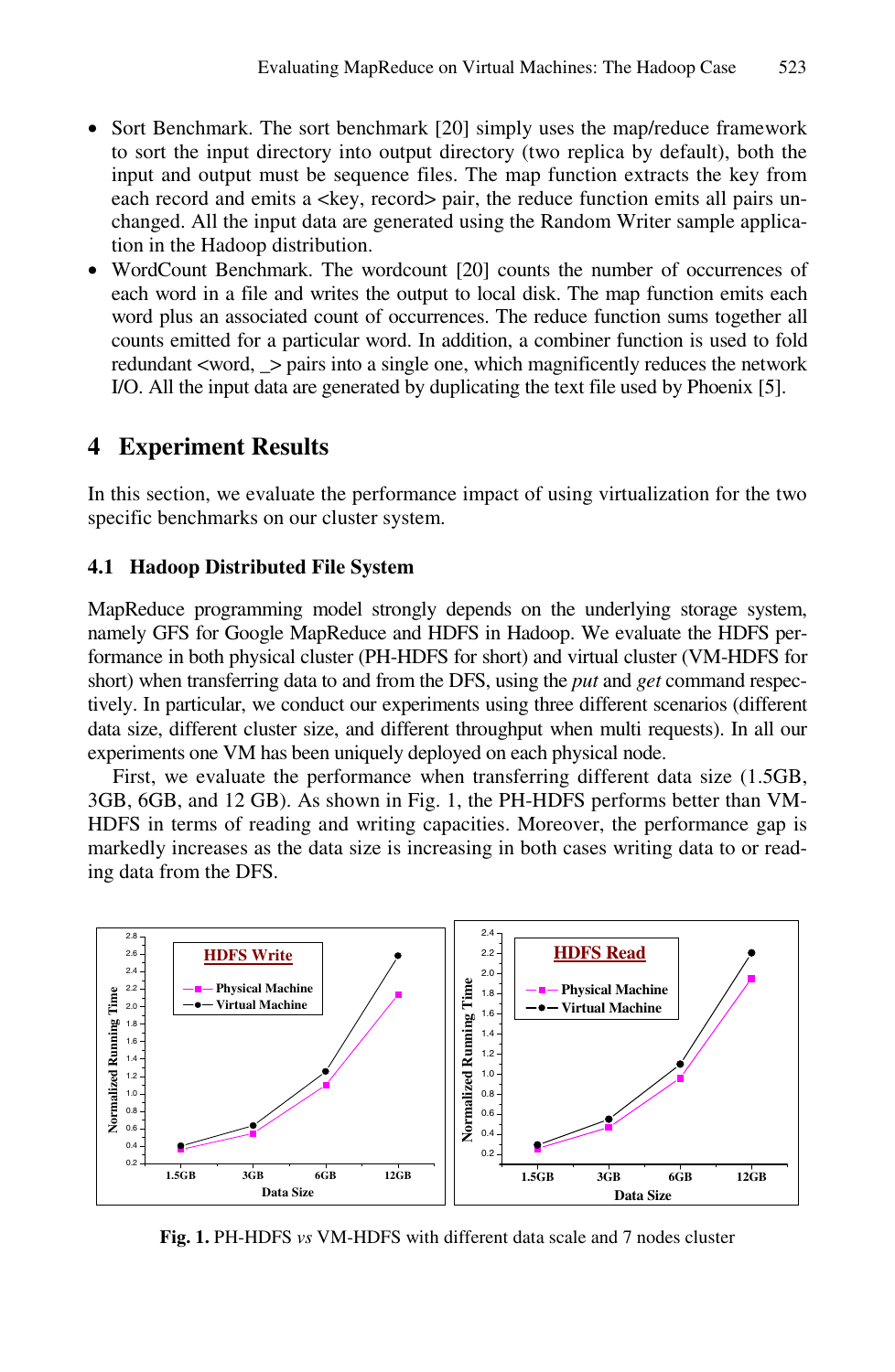Second, we fix the data distribution per node to 512MB. Accordingly, if there are 2, 4 and 6 DataNodes, 1, 2 and 3GB of data are transferring respectively. The PH-HDFS also performs better than the VM-HDFS as the number of data node increases as shown in Fig. 2.



**Fig. 2.** PH-HDFS *vs* VM-HDFS with different cluster scale, with the same data distribution (512MB per DataNode)

Third, we evaluate different throughputs by starting 1, 2, and 3 requests simultaneously and measuring the time needed for data transfer, the average in the case of two and three requests. As shown in Fig. 3, the PH-HDFS performs better than VH-HDFS. In addition the performance gap is markedly increasing when writing data in, while it is slightly increasing in case of reading data from the DFS.

#### **4.2 VMs Feasibility**

Driven by the advent of multi-core, it is feasible to study the opportunities of utilizing the multi-core processor and memory management of the cluster while processing large scale data using Hadoop.



**Fig. 3.** PH-HDFS *vs* VM-HDFS with different throughput (requests/s) and 7 nodes cluster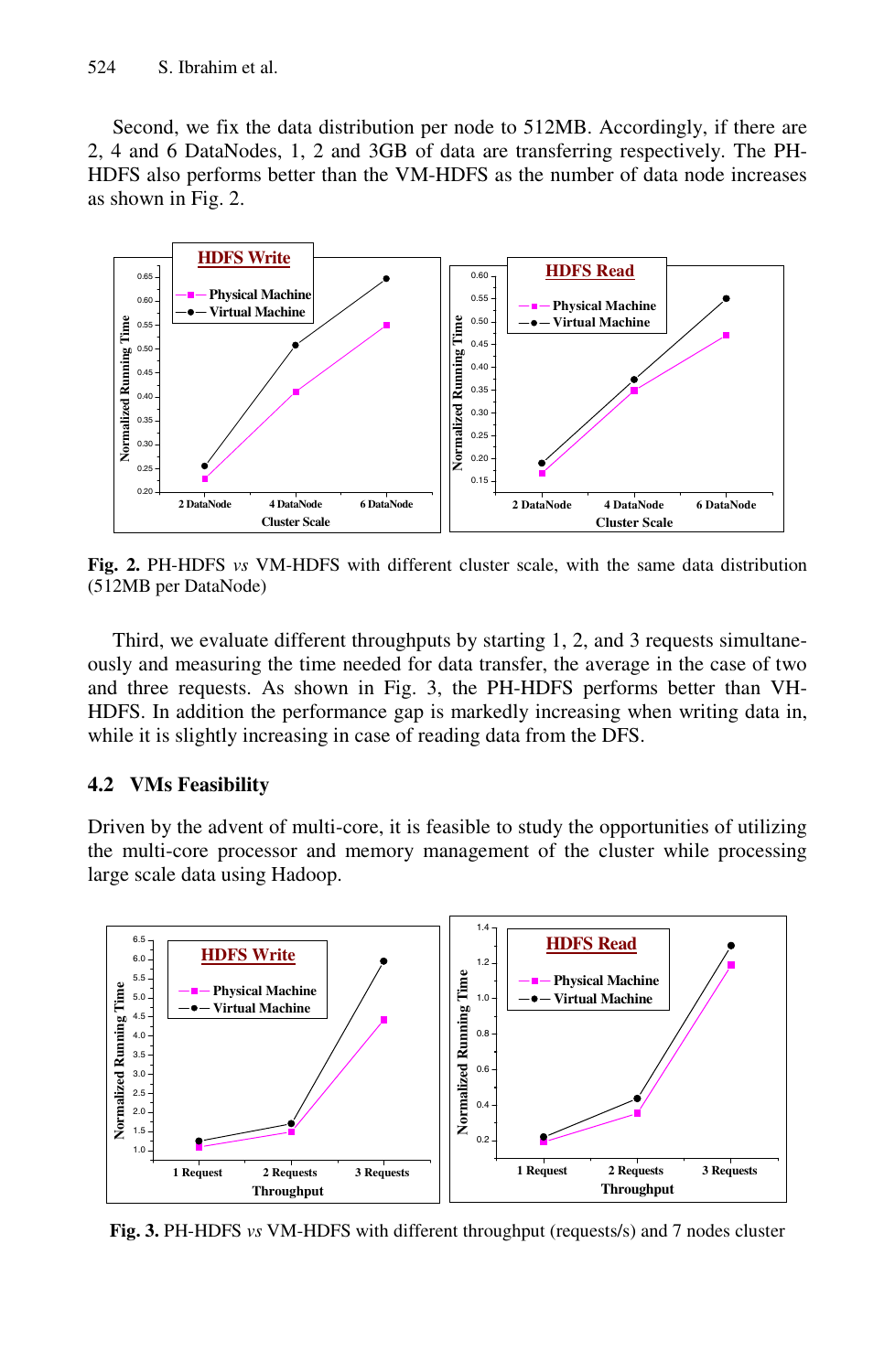In our experiment, we choose the wordcount benchmark because the data transfer during the copy phase is small and this will reduce the effects of data transfer in our experimental results. We evaluate the performance among four homogenous clusters as shown in Table 1, physical cluster (Ph-Cluster) and three virtual clusters (V-Cluster, V2-Cluster, and V4-Cluster with one, two, and four VMs running on each physical machine, respectively).

|              | Ph-Cluster       | V-Cluster  | V <sub>2</sub> -Cluster | V4-Cluster  |
|--------------|------------------|------------|-------------------------|-------------|
| VM Load      | $\sim$           | 1 VM/Node  | 2. VM/Node              | 4 VM/Node   |
| Cluster Size | 7 Physical nodes | 7 VM nodes | 13 VM nodes             | 25 VM nodes |

**Table 1.** Four Homogeneous Testbed Clusters

As shown in Fig. 4, the wordcount job in Ph-Cluster costs less time than in V-Cluster. In particular, when computing 1GB, the performance gap is small. While for data set of 8GB, this gap is obviously big. This is because: (1) HDFS performing better in physical cluster than in virtual one as shown in section 4.1, and (2) the increasing number of speculative tasks causing inefficient utilize of the resources. On the other hand, as expected, V2-Cluster and V4-Cluster are performing faster than the Ph-Cluster. This is because more computing cycles are available and more slots are free.

#### **4.3 MapReduce on Virtual Machines Performance Analyze**

In this section we report on different experiments with different VM load per physical node as shown in Table 1, and different data distribution on each data node.

As shown in Fig. 5, when running the sort benchmark, the execution time of the jobs for the same data distribution increases with the increment of VMs deployed on each physical node. Moreover, the performance gaps among these three different



**Fig. 4.** Wordcount execution: physical cluster *vs* virtual clusters with different VM load per node (1, 2, and 4), and two data sets (1GB and 8 GB)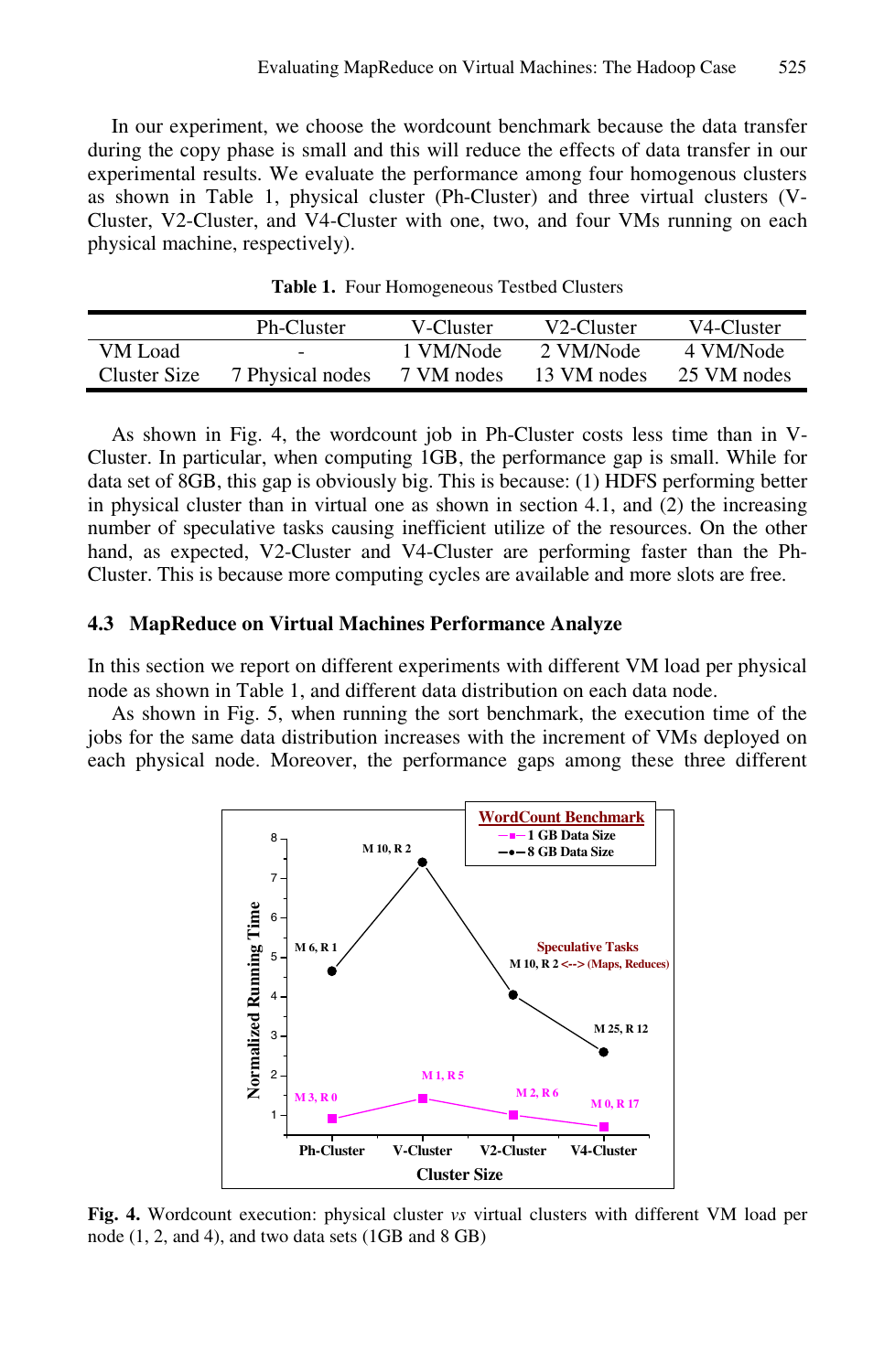

**Fig. 5.** Sort and wordcount execution with different VM load per node, and different data size

clusters markedly increase as the size of data distribution increases. This is due to three reasons: (a) the bad performance of HDFS on VMs when reading/writing the data blocks from/to the HDFS; (2) the increasing number of speculative tasks as shown in Fig. 6, and (3) more importantly, the large amount of data transferred during the copy of the intermediate data, especially that VMs are competing for the node I/O resources.

For the wordcount benchmark this gap is slightly increasing for different data distribution, caused by the same aforementioned reasons with less emphasize on the third reason as the data transfer is small.

#### **5 Discussion and Open Issues**

Based on the experience and the above experiments with MapReduce on VMs, we draw several open issues:



**Fig. 6.** Sort and wordcount launched speculative tasks with different VM load per node, and different data distribution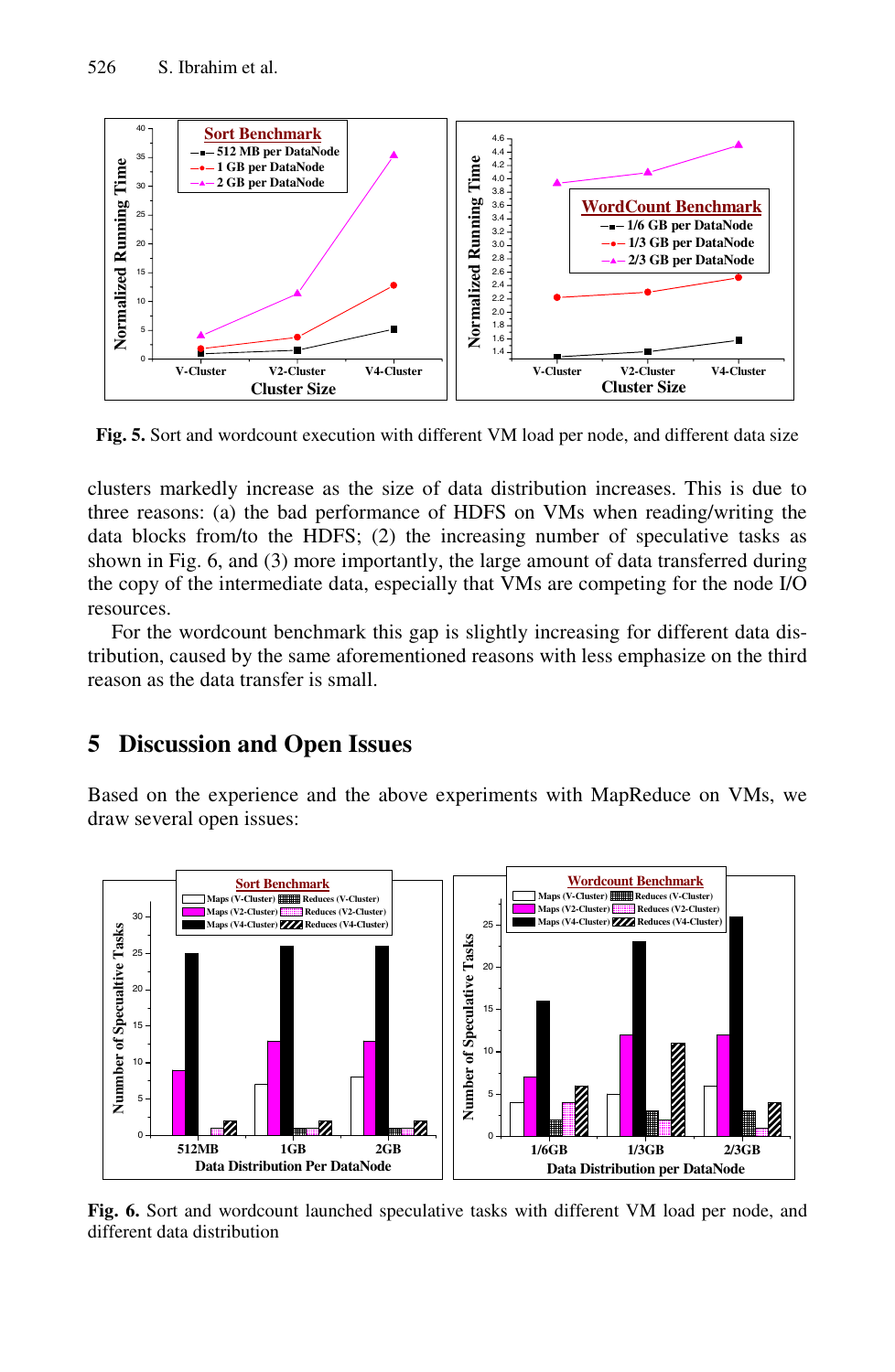- Motivated by our experiments results in section 4.1, as well as VM being highly prone to error, it is useful to separate the permanent data storage (DFS) from the virtual storage associated with VM. In addition, using VM as execution unit only will allow us to study the possibilities of using VM migration as a replacement of the existing fault tolerance mechanism represented as speculative tasks, resulting with better performance and reduce the wasted resources caused by the increased number of speculative tasks in VM-based cluster [21] as shown in section 4.3.
- As shown is section 4.2, it is feasible to use VM in data intensive computing systems to fully utilize the physical node resources, using VM only as a computation unit for the data located on its physical node. More importantly, VM should be configured to perfectly suit the running data intensive applications.
- VMs within the same physical node are competing for the node I/O, causing poor performance. Therefore, many possibilities could be studied to improve it such as starting reduce tasks after all the map tasks are successfully finished and make the data transfer physical machine-based by collecting all the maps output within one physical node, from different VMs, and check new scheduling algorithms to reduce the data transferred.
- Finally, as the master node is a single point of failure for the Map/Reduce infrastructure, if it goes down, all running jobs are lost. Therefore, VM being highly prone to failure, it is not highly recommended to keep the master node physical based or use the VM checkpointing to implement more reliable master.

### **6 Conclusion and Future Work**

Driven by the new trend in distributed system towards cloud computing and the increasing popularity and adoption of cloud storage services, processing this large data has become big challenge. Data-aware based data intensive approach is proven to be efficient and robust, where data and computation are collocated. This approach has been widely used and studied, especially after the huge success of Google version, namely GFS and MapReduce. Meanwhile, through the recent improvement and maturity of virtual machine, cloud community is strongly adopting VMs as the computation units in the cloud. Lots of research have been carried out about VM-based HPC application, while up to date, no paper has introduced and evaluated the integration of VM and MapReduce based data intensive application, mainly the challenges and the opportunities.

Based on our experiments with MapReduce, Hadoop in particular, we have elaborated a number of issues when running data intensive applications using Hadoop in virtual cluster. This is intended as an invitation to cloud researchers to influence these important technologies in a constructive manner by drawing on research and experience.

Current and future research efforts include developing MapReduce framework on VMs, namely Cloudlet [22], and experimenting with scheduling and migrating the VMs within a cluster to improve high performance, reliability, manageability, and power management.